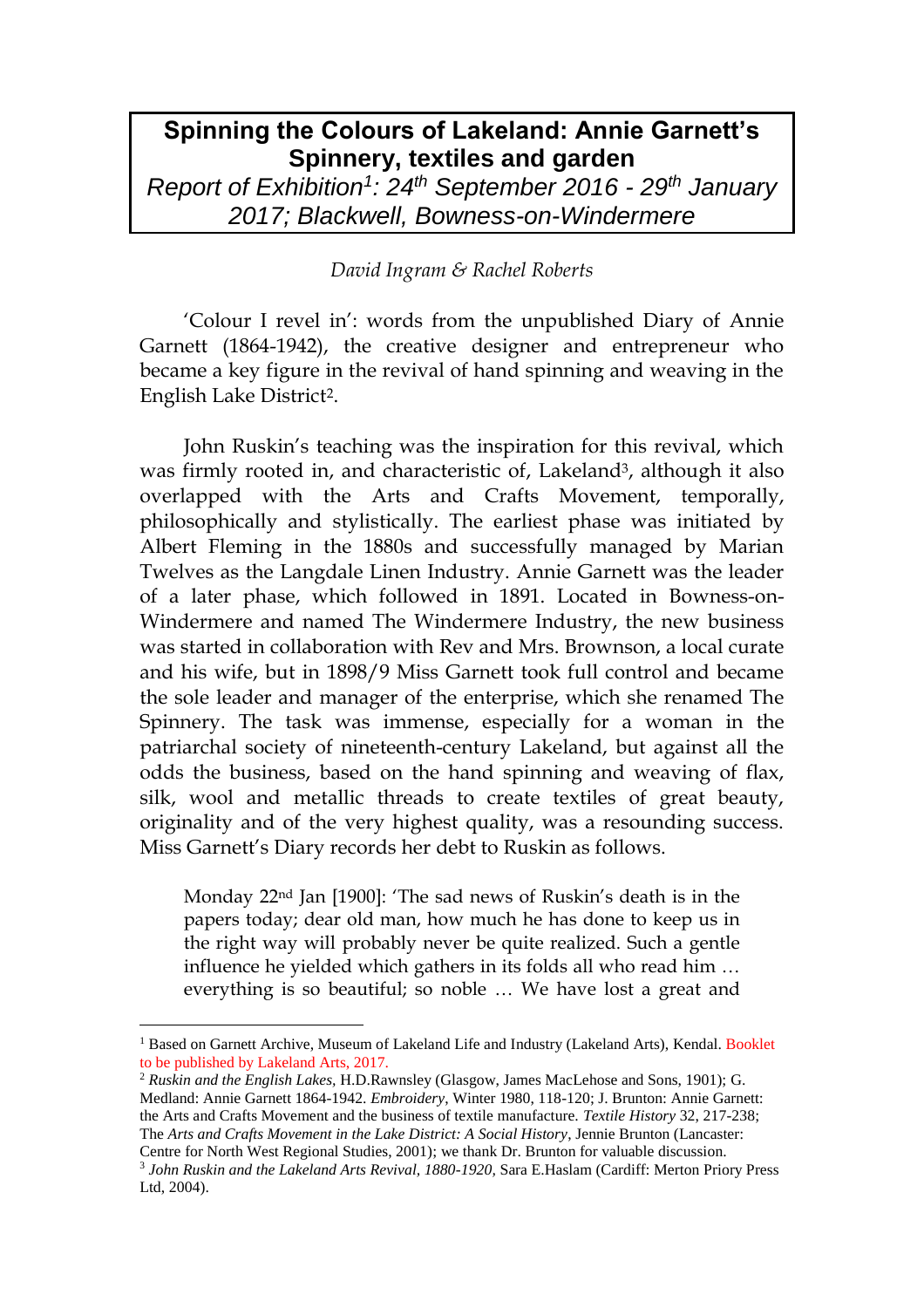good man … How well I remember him talking to me … of painting and always going to nature for studies'.

An earlier entry acknowledges Ruskin's indirect influence through the example of the Langdale Linen Industry:

Tuesday 11th July 1899: 'It was the end of the 80's that I went … to see the little spinning home at Elterwater [Great Langdale] founded … by Mr. Fleming on Ruskin's writings, chiefly. I was literally set down in the old world never to be again free from it and I found myself longing to be surrounded by ancient industry, were it spinning, or weaving, or carving ... All its beauty I would draw from it.'

At the height of production, between 1891 and the outbreak of the Great War, over ninety women 'spinsters', working in their fell-side homes, kept four male weavers and a small group of permanent female workers, including embroiderers, supplied with yarn. Miss Garnett, a hands-on manager, ruled this massive workforce with a 'rod of iron', a necessity in holding the enterprise together. The specialities of The Spinnery were embroidered textiles of rare beauty, and Throwan, a textile that combined a linen warp and silk weft, and created an everchanging display of colour in response to light and movement.

Annie Garnett designed all the textiles herself: she was a colourist first and foremost, her colour sense being second to none, and a talented creator of patterns. Quality was her watchword, and her textiles won local, national and international acclaim, prizes and orders from a diversity of individuals ranging from local people to members of the royal family, generating income to keep the business going.

The Exhibition told the story of The Spinnery using artifacts, contemporary photographs and Annie Garnett's writings, especially her unpublished Diary, all from the Garnett Archive (note 1). A special feature concerned the inspiration for her colours and designs: the scenery of Lakeland itself and her garden at Fairfield – like Ruskin she was a dedicated practical gardener<sup>4</sup>. On display were some of Annie Garnett's watercolours and drawings, and ten Autochromes Lumière, pre-1918 colour images of plants which we discovered recently in the

 $\ddot{\phantom{a}}$ 

<sup>4</sup> Mary Lois Kissell: An Artist's Garden – A color laboratory in the English Lake Region. *House Beautiful* (USA), March 1930; David Ingram: *The Gardens at Brantwood*, Pallas Athene/Ruskin Foundation, 2014.